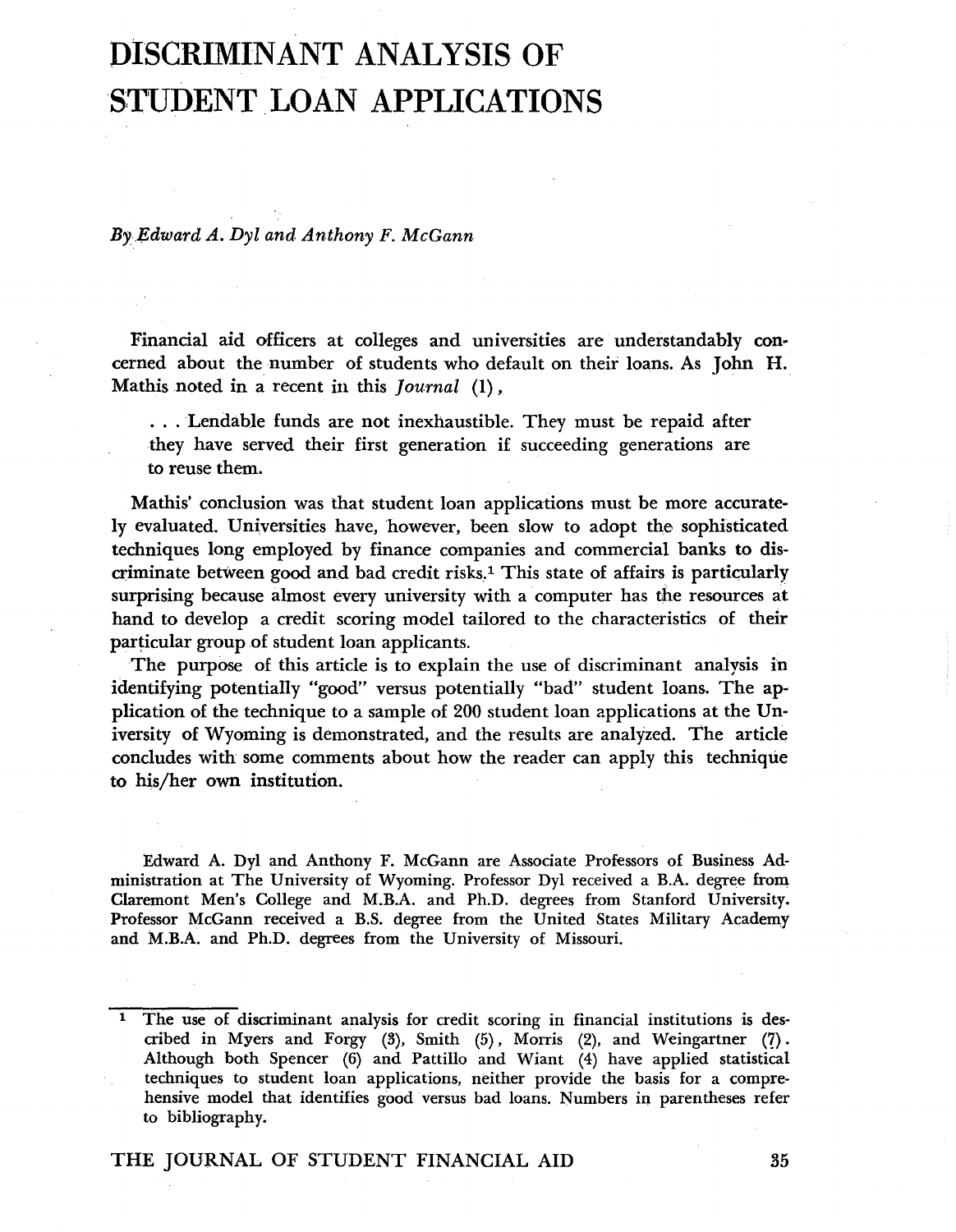## *Analysis and Findiwgs*

Multivariate discriminant analysis is a statistical technique for classifying an observation (e.g., a loan application) into one of two or more mutually exclusive categories (e.g., good versus bad) based on the observation's individual charac· teristics. To apply the technique, data are collected concerning potentially rele· vant (i.e., discriminating) characteristics of each observation and the discrimi· nant analysis model determines the linear combination of these characteristics that best discriminates between the two categories. The resulting discriminant function has the following standard form:

 $Z = c_1V_1 + c_2V_2 + \ldots$  c<sup>n</sup>V<sup>n</sup>, where Z is a single value, or discriminant score, that can be used to classify the observation; el, c2, ... cn are discriminant 'coefficients computed by the model; and VI, V2, ... Vn are the independent variables (i.e., the characteristics ob· served) .

In deriving a discriminant' function, one is necessarily limited by the data available. Table 1, which lists the potential discriminator variables employed in this study, is a fairly complete summary of the data provided by the student loan application form currently used at the University of Wyoming. A4ditional data would, of course, provide additional potential discriminator variables. For example, Table 2 shows certain applicant characteristics that earlier studies by Pattillo and Wiant (4) and Spencer (6), which were reported in this *Jour·*  nal, concluded were significantly related to student loan repayments. Data on these characteristics might well yield additional discriminating variables.

After tabulating the data, a discriminant function was derived using a standard computer program from the University's computer center's files.<sup>2</sup> The resulting model and its statistical characteristics are shown in Table 3. Seven of the potential discriminator variables had statistically nonzero coefficients, and these variables form the basis for the model. The model might be written as

 $Z = 0.557V_1 - 0.554V_2 + 0.207V_3 + 0.237V_4 - 0.208V_5 - 0.143V_6 + 0.136V_7$ The Z value that separates good from bad accounts is -.193. That is, if a loan application has characteristics such that its Z Score is greater than this value, it would be classified as a potentially good account. If its Z score is less than this value, it would be classified as a bad account. As long as future loan applicants behave in the same manner as those used to derive the model, the model can be used to discriminate between good and bad accounts. Of course, periodically the model should be revalidated to make certain that it 'continues to have predictive value.

Note that while  $V_1$ ,  $V_2$ ,  $V_3$ , and  $V_7$  are scalar values (i.e., numbers),  $V_3$ ,  $V_4$ , and  $V_5$  are dummy variables. That is,  $V_3$ ,  $V_4$ ,  $V_5$  are equal to one if the applicant has the particular characteristic and equal to zero if he or she does not.

<sup>2</sup>  We employed an algorithm that minimizes Wilks'  $\Lambda$ , a common procedure in discriminant analysis. This procedure chooses variables for the discriminant function that maximize the overall multivariate F-ratio for the difference in group centroids. Prior probabilities of group membership were adjusted in proportion, to differences in the size of the two groups; .37 and .63 for the bad and good loan repayment histories respectively.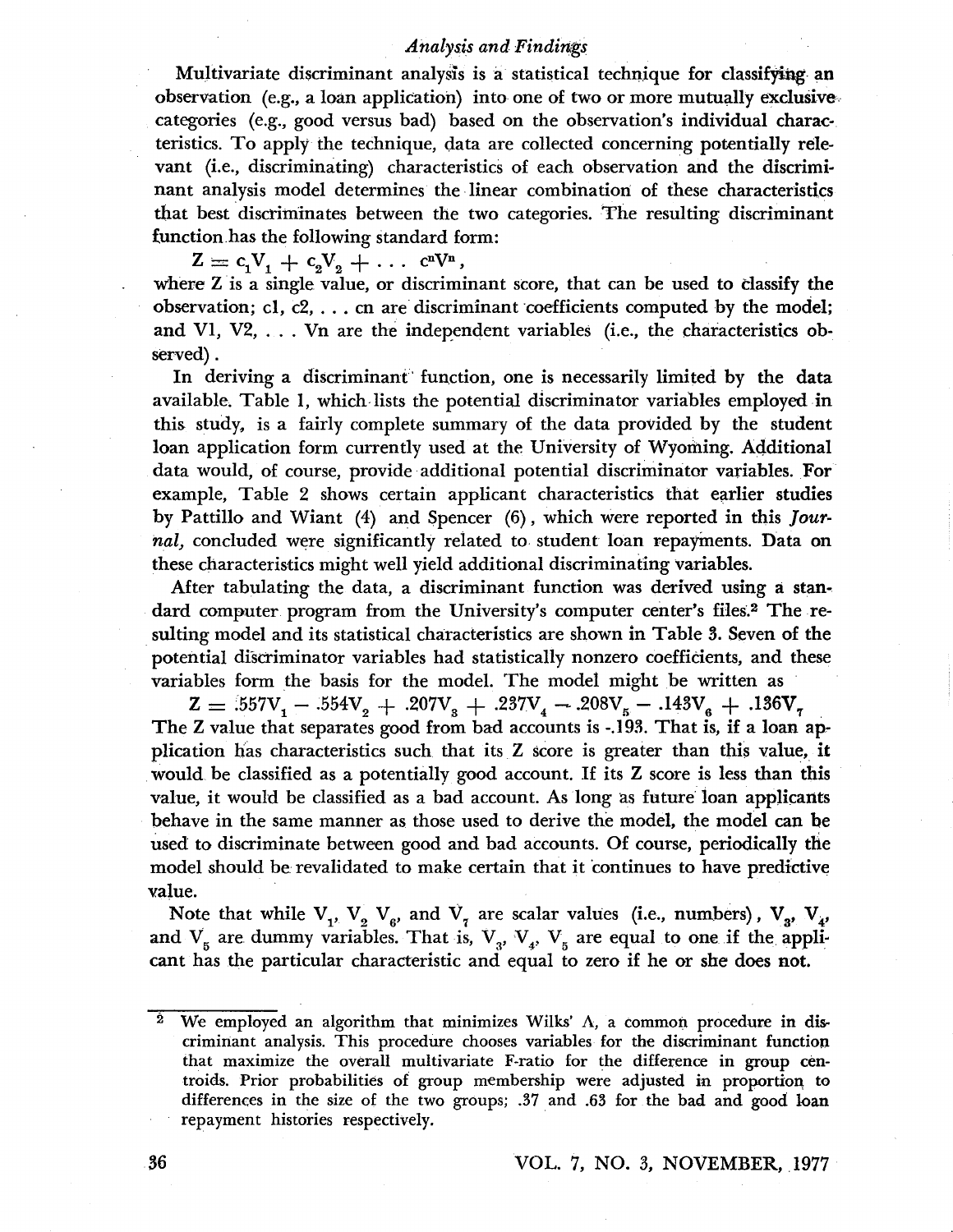|         | TABLE 1                                                  |                                                                                     |  |  |
|---------|----------------------------------------------------------|-------------------------------------------------------------------------------------|--|--|
|         | APPLICANT CHARACTERISTICS ANALYZED                       |                                                                                     |  |  |
| Class   | Residence                                                |                                                                                     |  |  |
|         | Freshman                                                 | 18.<br>Apartment                                                                    |  |  |
| 2.      | Sophomore                                                | 19.<br>House                                                                        |  |  |
| 3.      | Junior                                                   | 20.<br>Dormitory                                                                    |  |  |
| 4.      | Senior                                                   | 21.<br>Room                                                                         |  |  |
| 5.      | Graduate Student                                         | 22.<br>Sorority/Fraternity                                                          |  |  |
| College |                                                          | <b>Financial Characteristics</b>                                                    |  |  |
|         | 6. Agriculture                                           | 23. On Scholarship?                                                                 |  |  |
| 7.      | Arts and Sciences                                        | 24. Total Income                                                                    |  |  |
|         | 8. Commerce and Industry                                 | 25. Total Indebtedness                                                              |  |  |
| 9.      | Engineering                                              | 26.<br>Total University Loans                                                       |  |  |
| 12.     | 10. Education<br>11. Health Sciences<br>Graduate Student | Other Characteristics<br>27.<br>Own Automobile?<br>Amount Owed on Automobile<br>28. |  |  |
|         | Personal Characteristics                                 | Loan Characteristics                                                                |  |  |
| 13.     | Age                                                      | 29.<br>Amount desired                                                               |  |  |
| 14.     | Marital Status                                           | 30.<br>Monthly payment                                                              |  |  |
| 15.     | <b>Sex</b>                                               | 31.<br>Co-signer?                                                                   |  |  |
|         | 16. Grade Point Average                                  | Do Parents Know?<br>32.                                                             |  |  |
|         | 17. Number of Children                                   | 33.<br>Do Parents Approve?                                                          |  |  |

#### TABLE 2

#### ADDITIONAL POTENTIALLY RELEVANT APPLICANT CHARACTERISTICS

|  | 1. Applicant's estimated summer income. |
|--|-----------------------------------------|
|  | 2. Previous loan of some kind.          |
|  | 3. Do parents have checking account?    |
|  | 4. Do parents have savings account?     |
|  | 5. Parents total annual income.         |
|  | 6. Value of parents' assets.            |
|  | 7. Does applicant have telephone?       |
|  | 8. Age of applicant's automobile.       |
|  |                                         |

### *Factors Positively Related to Repayment*

lp. this discriminant analysis, four of the significant discriminators displayed direct, positive relationships with actual loan repayment behavior:

(1) Students wth high grade point averages were more likely to pay than those with low GPA's;

(2) Married students were more likely to pay than unmarried students;

(3) Engineering majors were more likely to pay than other majors; and

 $(4)$  Students who chose high monthly payments were more likely to pay than those who chose low monthly payments.

It does not seem surprising that higher grade point averages are associated with a higher probability of loan repayment. It is suspected that GPA, which may be as much a measure of socialization as of "intelligence" *per se*, is also colinear with other personal characteristics associated with honoring  $-$  and repaying  $-$  a debt.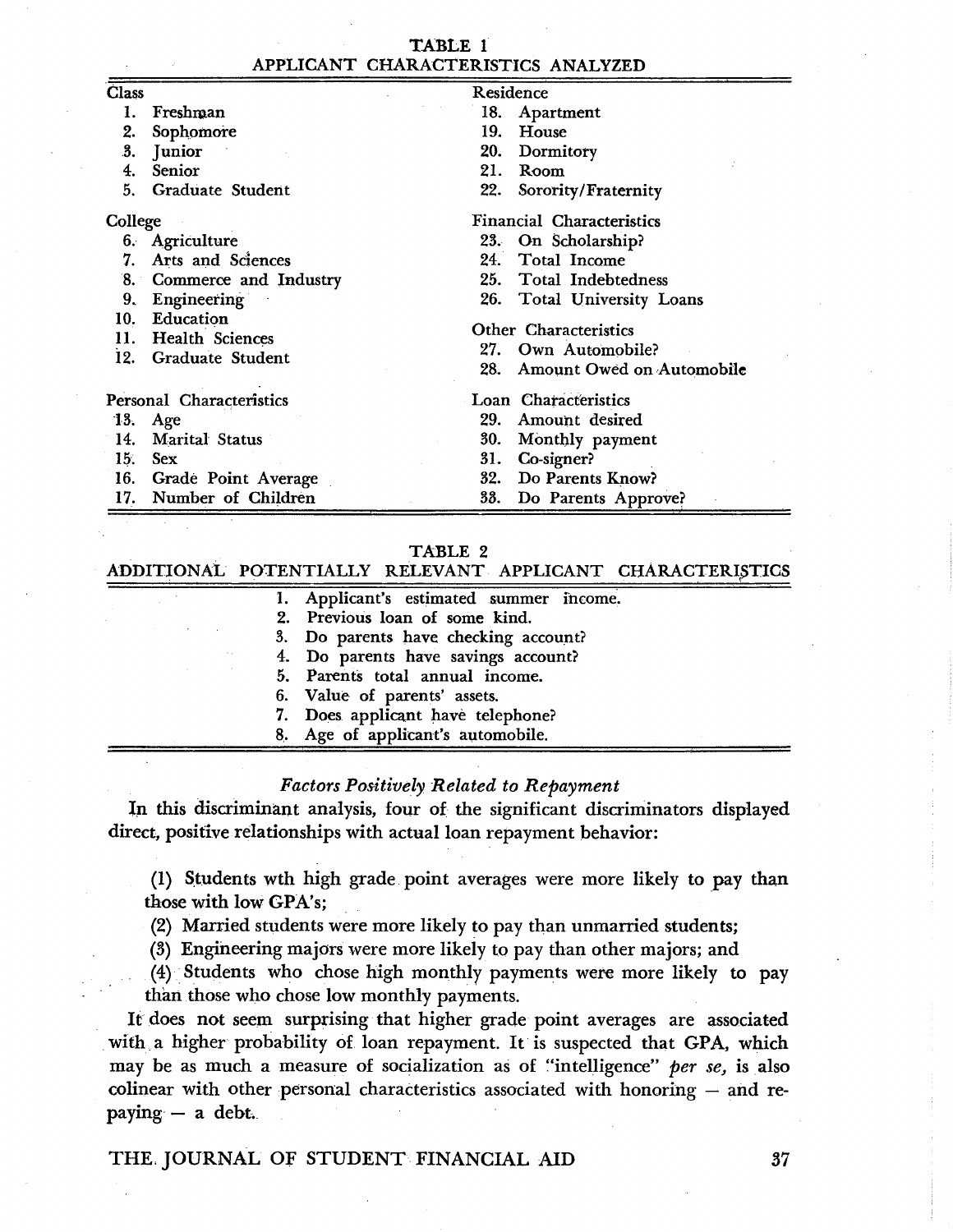Married student borrowers also had a higher than average probability of repayment, as shown by the positive discriminant function coefficient. While married students comprise about a quarter of the sample  $(23.5\%)$ , they represent nearly one third (31.8%) of the group who repaid their short term university loan. There are, of course, numerous possible explanations of this finding. For example, married students may be more mature, and therefore more responsible, than unmarried students. Alternatively, income provided by a working spouse might be the explanatory factor.

The student borrower's academic major also seemed to be a useful discriminator of repayment behaviors in the sample. In the group studied, no engineering major ever defaulted· on his/her loan. Arranging the borrowers' academic majors in descending order of their probability of repayment resulted in the fol lowing sequence: engineering, graduate student, agriculture, health sciences, commerce and industry, education, and arts and sciences. When academic majors are considered in conjunction with the other discriminators included in the function, however, only the engineering major was a significant determinant. Presumably, its significance was at least partially due to the good job market for engineers during the period covered by the sample, a possibility that demonstrates the need to update the model every few years, since certain conditions, such as the job market, do change over time.

At first, it was considered somewhat surprising that the size of the monthly payment was positively related to repayment. Upon reconsideration, however, several plausible reasons were found for this relationship. First; large monthly payments are perceptually important so they are likely to be budgeted. Second. a borrower who undertakes large payment is probably eager to payoff his/her loan quickly (e.g., because of discomfort with a debt). Finally, a borrower who agrees to a iarge payment, quick payback loan may do so with the anticipation of a substantial Change in future income, such as could be obtained from a summer or permanent job.

#### *Factors Negatively Related to Repayment*

Three factors were negatively associated with repayment: the total amount of other university loans; residence in an apartment; and the size of the short-term loan being requested.

Although students frequently assert that is cheaper to band together and live in a "private" apartment than, say, in a dormitory, they may be fooling themselves. Perhaps the student fails to calculate all of the costs of apartment living. Thus, this discriminator coefficient may simply reflect an unexpected (or uncalculated) demand on the borrower's resources. It may also reflect the more amorphous "life style" of apartment dwellers and this may be unfavorably related to short~term loan repayment.

The magnitude of prior indebtedness to the University and the size of the current loan request are unfavorably associated with repayments. Both are measures of the extent to which the student borrower has agreed to bind future income. While it is not argued that loans to pay for college education are imprudent or harmful to the student, it seems that when other factors are controlled, the student borrower who becomes heavily indebted to the University is also less likely to repay these loans than the student borrower whose indebtedness to the University is smaller.

## 38 VOL. 7. NO.3, NOVEMBER, 1977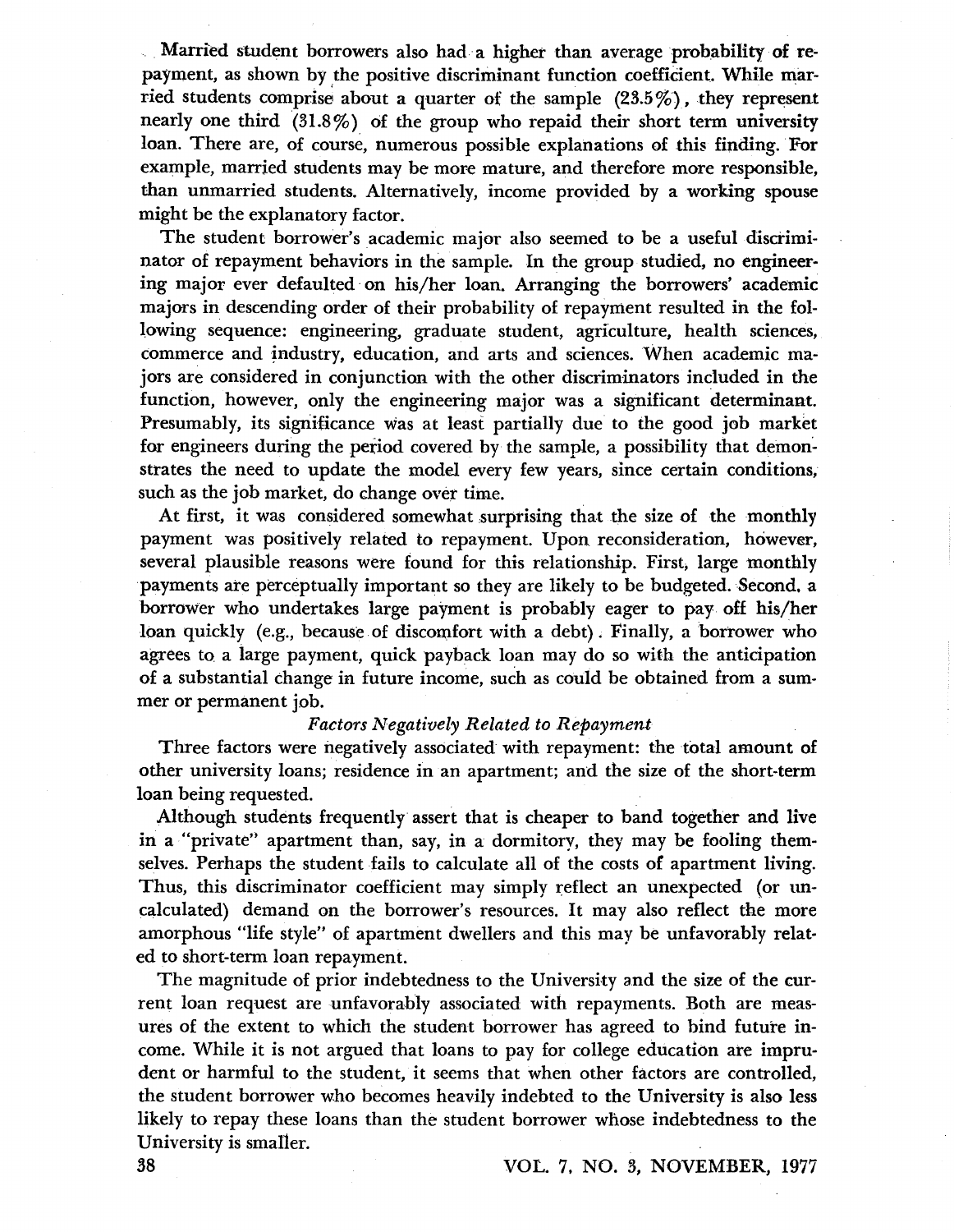## TABLE 3

|  | SUMMARY OF DISCRIMINANT ANALYSIS |  |
|--|----------------------------------|--|
|  |                                  |  |

Variable  $(V_i)$ 

|                                                    | Order of       | F-ratio<br>Entry to remove | Standardized<br>Discriminant<br>Coefficients<br>$(c_i)$ | $c_i \neq 0$<br>at $p \leq$ |
|----------------------------------------------------|----------------|----------------------------|---------------------------------------------------------|-----------------------------|
| Grade Point Average<br>$(V_1)$                     |                | 66.23                      | .557                                                    | .001                        |
| Amount of Loan $(V_2)$                             | $\mathbf{2}$   | 59.40                      | $-.554$                                                 | .001                        |
| Engineering Major $(V2)$                           | 3              | 9.58                       | .207                                                    | .01                         |
| Married $(V_4)$                                    | 4              | 7.58                       | .237                                                    | .01                         |
| Live in Apartment $(V5)$                           | 5              | 9.53                       | $-.208$                                                 | .01                         |
| Total Amount of University Loans (V <sub>e</sub> ) | 6              | 4.07                       | $-.143$                                                 | .05                         |
| Size of Monthly Payments<br>$(V_{\sigma})$         | $\overline{7}$ | 3.62                       | .136                                                    | .06                         |

Overall Discriminant Function Characteristics: Eigenvalue  $= 1.065$ Canonical Correlation Coefficient = .718<br>  $ks'$   $A = .484$   $df = 7$ Wilks'  $A = .484$  df = 7<br> $X^2 = 141.1$  p  $\leq .00$  $X^2 = 141.1$ 

| <b>ABLE</b> |  |
|-------------|--|
|-------------|--|

## PREDICTIVE POWER OF MODEL

|                      | Predicted Result |         |       |
|----------------------|------------------|---------|-------|
| <b>Actual Result</b> | Repayment        | Default | Total |
| Default              | 17               | 57      | 74    |
| Repayment            | 111              | 15      | 126   |
| <b>TOTAL</b>         | 128              | 72      | 200   |

## THE JOURNAL OF STUDENT FINANCIAL AID